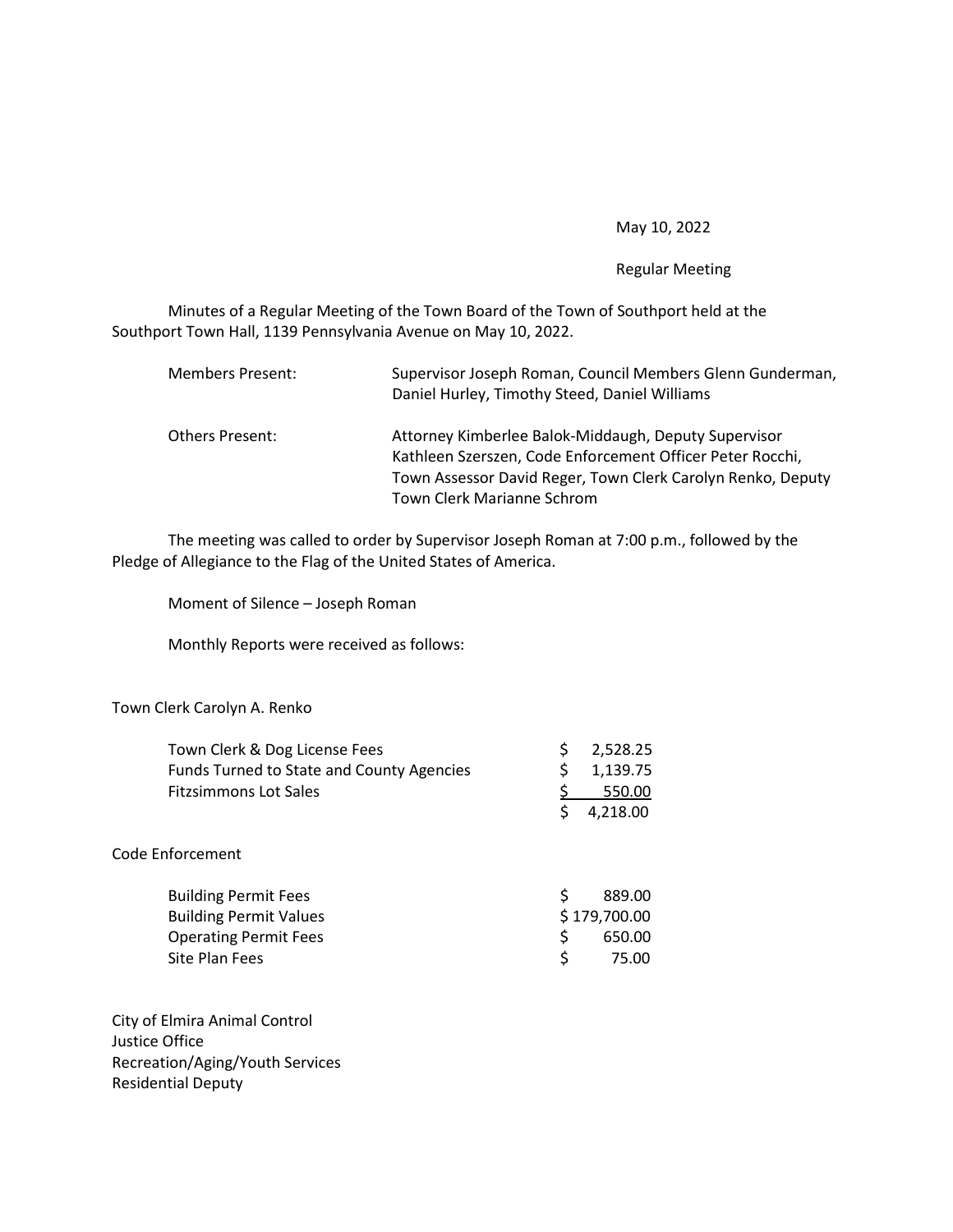Council Member Gunderman made a motion, Council Member Williams seconded to accept the monthly reports as filed.

 Council Member Hurley made a motion, Council Member Williams seconded to accept the minutes of April 5, 2022 Regular Meeting.

Under Correspondence:

- 1. Letter from Chemung County Farm Bureau, Chemung County Ag Society, and Chemung County Farmer's Museum regarding a proposal for a position of Events Coordinator for the Chemung County Fairgrounds/Natural Resources Educator during the school year. The intent of the letter is asking that a representative do a short presentation to the Town Board at an upcoming meeting to gain perspectives on this idea.
- 2. Supervisor Roman stated the MS4 draft annual report is available for the public on the Town's website.
- 3. Pine City Street of sales will be held June 11, 2022.

 Council Member Hurley made a motion, Council Member Williams seconded to accept the minutes of the April 5, 2022 Regular Meeting.

# RESOLUTION NO. 80-2022

# CANCELLING PUBLIC HEARINGS AND REFERRAL BACK TO THE TOWN OF SOUTHPORT PLANNING BOARD FOR ATTORNEY REVIEW OF PROPOSED CODE AND ZONING LAW AMENDMENTS

| Resolution by: | Gunderman |
|----------------|-----------|
| Seconded by:   | Steed     |

 WHEREAS, the Town of Southport has received referrals from the Town of Southport Planning Board for amendments to specific sections of the Town's code and zoning laws, and

 WHEREAS, the Attorney for the Town who advises the Planning Board was unable to review such amendments prior to the Planning Board's referral, and

 NOW THEREFORE BE IT RESOLVED, that the Town of Southport, County of Chemung, State of New York hereby cancels the related public hearings and refers back to the Town of Southport Planning Board the code and zoning law amendments for the Town of Southport Code Chapter 525-16, 525-17, 525-120 (N)(4)(e), 525-94 and 464-8 for attorney review and further recommendation.

AYES: Gunderman, Hurley, Steed, Williams, Roman NOES: None CARRIED.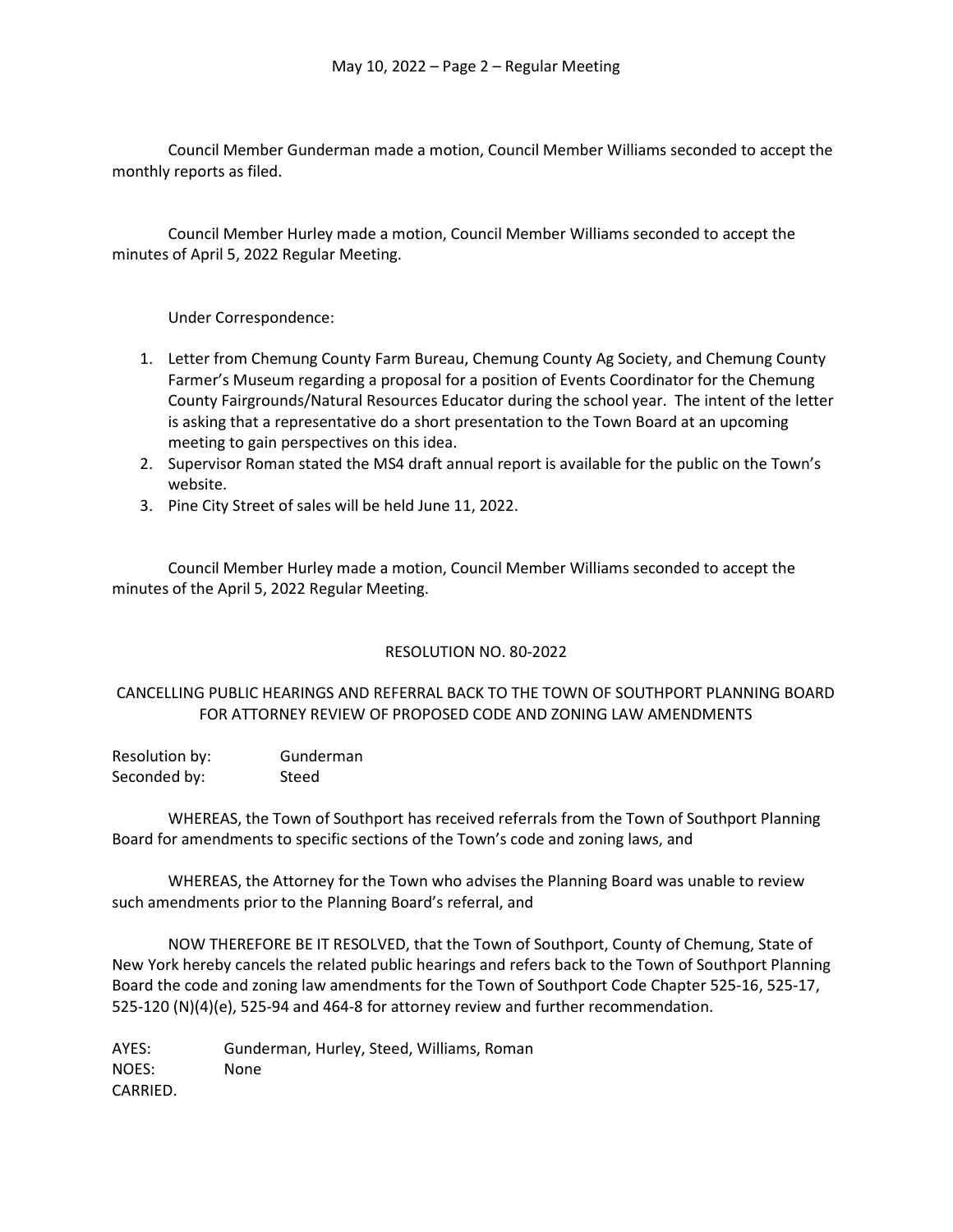Under Taxpayer's Comments, Agenda and Discussion items only, no one wished to speak.

#### RESOLUTION NO. 81-2022

#### APPROVING ABSTRACT OF GENERAL FUND CLAIMS

| Resolution by: | Hurley    |
|----------------|-----------|
| Seconded by:   | Gunderman |

 RESOLVED, that the Abstract of General Fund Claims submitted by the Town Clerk for the month of May 2022, No. 175 through No. 251, not to exceed \$127,344.21, has been audited and approved for payment by this Town Board.

AYES: Gunderman, Hurley, Steed, Williams, Roman NOES: None CARRIED.

#### RESOLUTION NO. 82-2022

## APPROVING ABSTRACT OF HIGHWAY FUND CLAIMS

Resolution by: Williams Seconded by: Gunderman

 RESOLVED, that the Abstract of Highway Fund Claims submitted by the Town Clerk for the month of May 2022, No. 75 through No. 102, not to exceed \$76,063.90, has been audited and approved for payment by this Town Board.

AYES: Gunderman, Hurley, Steed, Williams, Roman NOES: None CARRIED.

#### RESOLUTION NO. 83-2022

# APPROVING ABSTRACT OF FIRE FUND CLAIM AND LIGHT FUND CLAIM

Resolution by: Hurley Seconded by: Williams

 RESOLVED, that the Abstract of Fire Fund Claim No. 8, not to exceed \$9,720.00 and Light Fund Claim No. 3, not to exceed \$10,903.60, has been audited and approved for payment by this Town Board.

AYES: Gunderman, Hurley, Steed, Williams, Roman NOES: None CARRIED.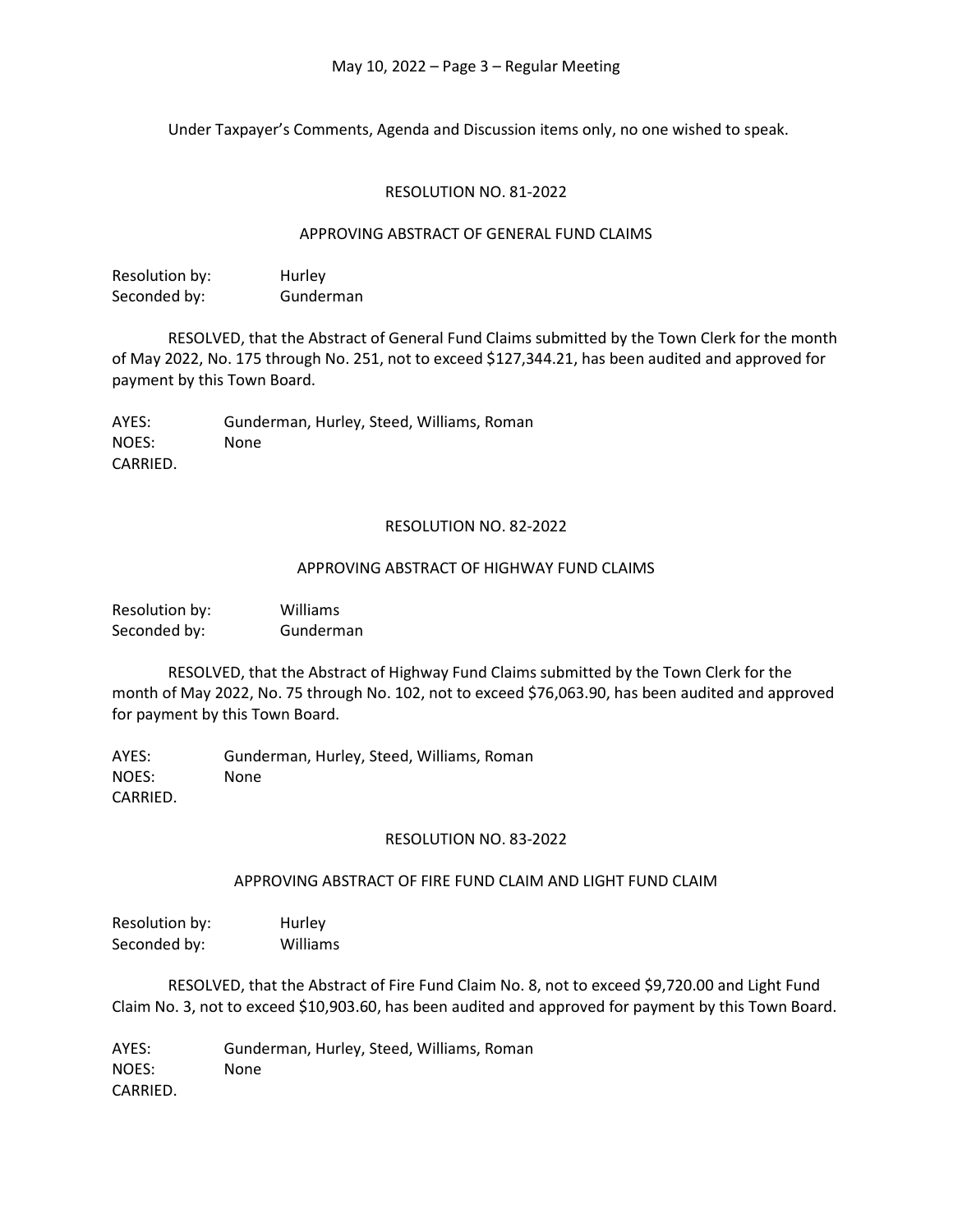## RESOLUTION NO. 84-2022

#### COMMEMORATING NATIONAL NURSES WEEK MAY 6-12, 2022

| Resolution by: | Hurley |
|----------------|--------|
| Seconded by:   | Steed  |

 WHEREAS, in 1993 the American Nurses Association declared May 6-12 as the national week to celebrate and elevate the nursing profession, and each year, the celebration ends on May 12, which was the founder of modern nursing Florence Nightingale's birthday, and

 WHEREAS, National Nurses Week is a time for everyone – individuals, employers, other health care professionals, community leaders, and nurses to recognize the vast contributions and positive impact of more than 700 RNs, LPNs, and graduate nurses that dedicate their lives to improving the health of the residents of the Twin Tiers of New York.

 WHEREAS, these individuals in Chemung County provide compassionate care to all, embodying the principles of ethical practice in their work, and have contributed to public health by providing education, preventative health screenings, interventions, and support in clinics, schools, hospitals, and the community at large.

 NOW THEREFORE, I, Joseph Roman, Supervisor of the Town of Southport, do hereby proclaim May 6-12, 2022 as National Nurses Week and urge residents to express their appreciation for the people, facilities, and technologies that make trustworthy, reliable health care possible in our community.

AYES: Gunderman, Hurley, Steed, Williams, Roman NOES: None CARRIED.

# RESOLUTION NO. 85-2022

# SETTING PUBLIC HEARING FOR LOCAL LAW NO. 2 OF 2022 TO AMEND ZONING MAP, CHAPTER 525, ARTICLE III, SECTION 525-9, FOR PARCEL LOCATED AT 431 LAURENTIAN PLACE TO RESIDENTIAL AND REFER TO THE CHEMUNG COUNTY PLANNING BOARD

| Resolution by: | Williams  |
|----------------|-----------|
| Seconded by:   | Gunderman |

WHEREAS, the Town of Southport wishes to amend the Zoning Map, Chapter 525, Article III, Section 525-9, to allow for a change to from Agricultural Residential (AR) to Residential (R1) for the parcel located at 431 Laurentian Place (tax map # 100.17-3-18.1) since this parcel is adjacent to the R1 zoning district and such change in zoning benefits and addresses the needs of the changing residential community and provides consistency with the comprehensive plan and further will allow for the parcel to be subdivided and meet the R1 Bulk and Density Control Schedule requirements; and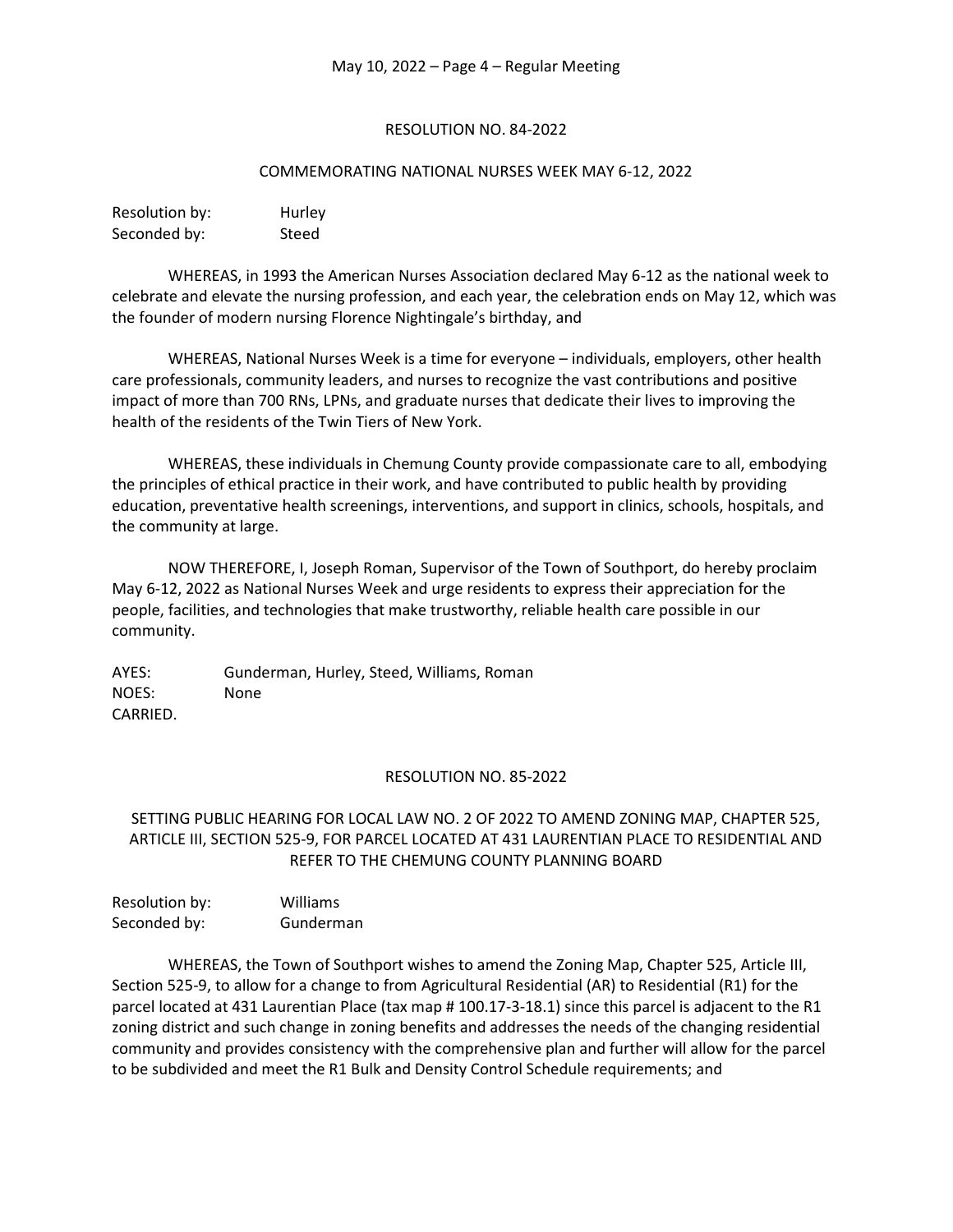NOW, THEREFORE, BE IT RESOLVED, by the Town Board of the Town of Southport, County of Chemung, State of New York wishes to enact the proposed amendment as set forth below and as further depicted on the attached map for Chapter 525, Article III, Section 525-9, to allow for a change to from Agricultural Residential (AR) to Residential (R1) for the parcel located at 431 Laurentian Place, Elmira, New York 14904 (tax map # 100.17-3-18.1) and is hereby proposed and referred to the Chemung County Planning Board and scheduled for a public hearing on June 14, 2022 at 7:00 p.m. or as soon thereafter as it can be heard.

# PROPOSED LOCAL LAW NO. 2 OF 2022

# LOCAL LAW NO. 2 OF 2022 TO AMEND ZONING MAP, CHAPTER 525, ARTICLE III, SECTION 525-9, FOR PARCEL LOCATED AT 431 LAURENTIAN PLACE (TAX MAP #100.17-3-18.1) TO RESIDENTIAL

# Section 1.

Chapter 525, Article III, Section 525-9 Zoning Map is hereby amended to the change zoning district designation for the parcel as further described in the survey map dated December 7, 2021 for Travis McDonald, as attached hereto, referenced as Parcel A on attached map located at 431 Laurentian Place, Elmira, New York 14904 (tax map # 100.17-3-18.1) from Agricultural Residential (AR) to Residential (R1) to benefit and address the changing needs of the residential community and provide consistency with the comprehensive plan.

Section 2. Inconsistent Zoning Ordinances.

All zoning laws inconsistent with any provision or provisions of this law are hereby repealed.

Section 3. Severability.

The invalidity or unenforceability of any section, subsection, paragraph, sentence, clause, provision, or phrase of the aforementioned sections, as declared by the valid judgment of any court of competent jurisdiction to be unconstitutional, shall not affect the validity or enforceability of any other section, subsection, paragraph, sentence, clause, provision, or phrase, which shall remain in full force and effect.

Section 4. Authority.

This local law is enacted by the Town Board pursuant to its authority to adopt local laws under Article IX of the New York State Constitution, Municipal Home Rules Law § 10 and Town Law.

Section 5. Effective Date.

This Local Law shall take effect immediately upon adoption and publication according to law.

AYES: Gunderman, Hurley, Steed, Williams, Roman NOES: None CARRIED.